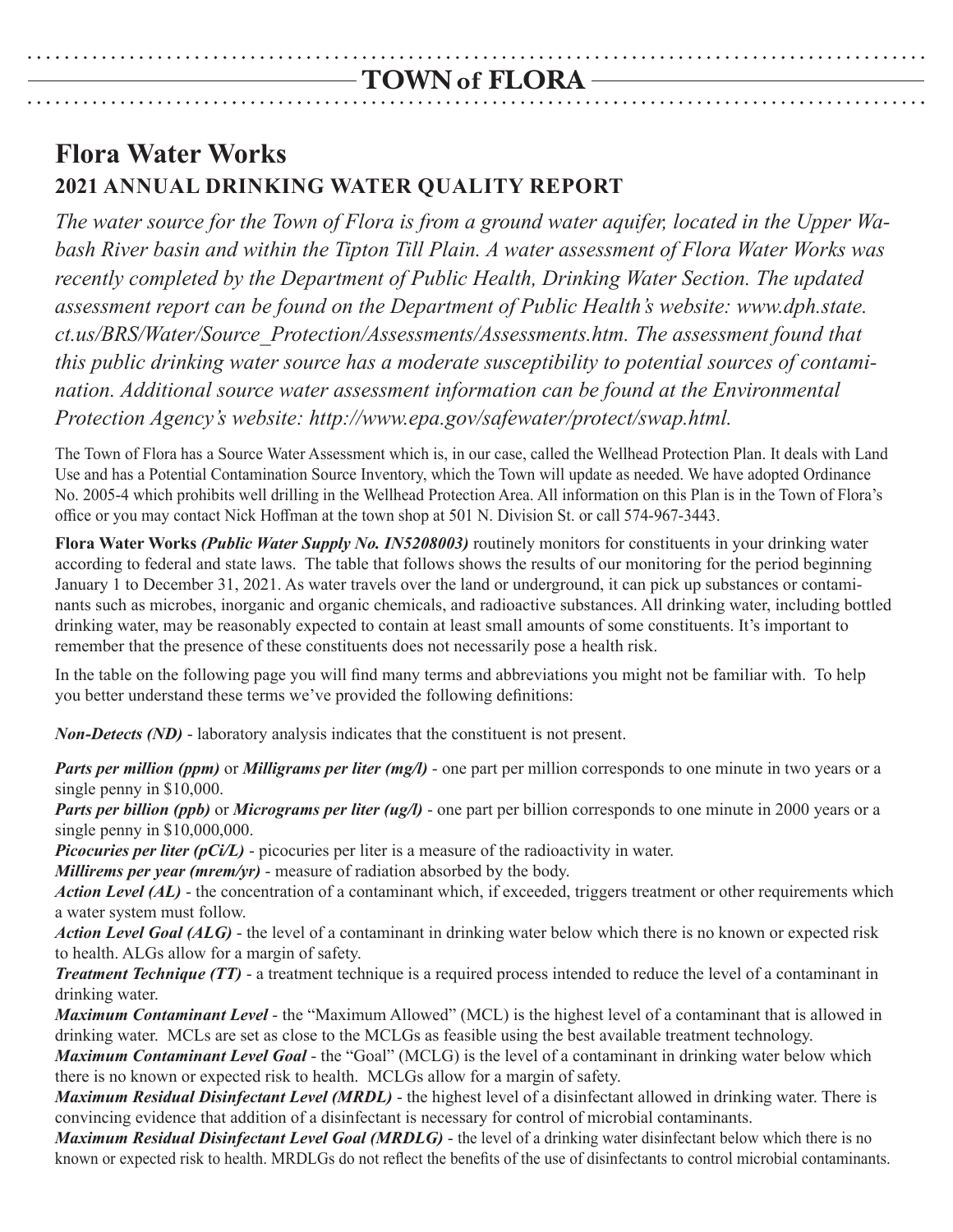# *Test Results* **2021 Annual Drinking Water Quality Report**

| Contaminant                       | <b>Measurement</b> |          | <b>MCLG MCL Violate</b>   |                | <b>Likely Source of Contamination</b>                                                                                          |
|-----------------------------------|--------------------|----------|---------------------------|----------------|--------------------------------------------------------------------------------------------------------------------------------|
| <b>Inorganic Contaminants</b>     |                    |          |                           |                |                                                                                                                                |
| Barium (2020)                     | $.08$ ppm          | 2        | $\overline{2}$            | N <sub>0</sub> | Discharge of drilling wastes; discharge from<br>metal refineries; erosion of natural deposits                                  |
| Chromium (7/7/2020)               | 8 ppb              | 100      | 100                       | N <sub>0</sub> | Discharge from steel and pulp mills;<br>erosion of natural deposits                                                            |
| Fluoride (2020)                   | .92 ppm            | 4        | $\overline{4}$            | N <sub>0</sub> | Erosion of natural deposits; water additive<br>that promotes strong teeth; discharge from<br>fertilizer and aluminum factories |
| Copper $(2021)$                   | $.21$ ppm          |          | 1.3 AL=1.3 No             |                | Erosion of natural deposits; leaching from<br>wood preservatives; corrosion of household<br>plumbing systems                   |
| Nickel (7/15/2020)                | $.01$ mg/l         | $\theta$ | 0.1                       | No             | Possible waste runoff from industry                                                                                            |
| Lead $(2021)$                     | $1.6$ ppb          | $\theta$ | $AL=15$ No                |                | Corrosion of household plumbing systems;<br>erosion of natural deposits                                                        |
| Nitrate (as Nitrogen) (7/14/2021) | $1.0$ ppm          | 10       | 10                        | N <sub>0</sub> | Runoff from fertilizer use; leaching from<br>septic tanks, sewage                                                              |
| <b>Residual Disinfectant</b>      |                    |          |                           |                |                                                                                                                                |
| Chlorine (2020)                   | l ppm              |          | $4$ (MRDLG) $4$ (MRDL) No |                | Water additive (disinfectant) used to control<br>microbiological organisms                                                     |
| <b>Radioactive Contaminants</b>   |                    |          |                           |                |                                                                                                                                |
| Beta/photon Emitters (3/7/2017)   | $2$ mrem/yr        | $\theta$ | 4                         | N <sub>0</sub> | Decay of natural and man-made deposits                                                                                         |
| Uranium (3/7/2017)                | .3548 $\mu$ g/l    | $\theta$ | 30                        | No             | Erosion of natural deposits                                                                                                    |

## **Synthetic Organic Contaminants including Pesticides and Herbicides - ND** (7/14/2021)

**Volatile Organic Contaminants - ND** (7/1/2020)No

| <b>Disinfection Byproducts &amp; Precursors</b> |         |       |  |     |                                                                  |  |  |  |  |
|-------------------------------------------------|---------|-------|--|-----|------------------------------------------------------------------|--|--|--|--|
| <b>Contaminant</b>                              |         |       |  |     | Range Detected MCGL MCL Violation Likely Source of Contamination |  |  |  |  |
| Total Haloacetic Acids (2021)                   | 9 ppb   | NA 60 |  | No. | By-product of drinking water chlorination                        |  |  |  |  |
| Total Trihalomethanes (2021)                    | $5$ ppb | NA 80 |  | No. | By-product of drinking water chlorination                        |  |  |  |  |

Nitrate in drinking water at levels above 10 ppm is a health risk for infants of less than six months of age. High nitrate levels in drinking water can cause blue baby syndrome. Nitrate levels may rise quickly for short periods of time because of rainfall or agricultural activity. If you are caring for an infant you should ask advice from your health care provider.

Some people who drink water containing trihalomethanes in excess of the MCL over many years experience problems with their liver, kidneys, or central nervous systems, and may have increased risk of getting cancer.

Infants and young children are typically more vulnerable to lead in drinking water than the general population. If present, elevated levels of lead can cause serious health problems, especially for pregnant women and young children. Lead in drinking water is primarily from materials and components associated with service lines and home plumbing. Flora Water Works is responsible for<br>providing high quality drinking water, but cannot control the variety of materials used in plumb providing high quality drinking water, but cannot control the variety of materials used in plumbing components. When your water<br>has been sitting for several hours, you can minimize the potential for lead exposure by flushi tested. Information on lead in drinking water, testing methods, and steps you can take to minimize exposure is available from the Safe Drinking Water Hotline at 1-800-426-4691 or at http://www.epa.gov/safewater/lead.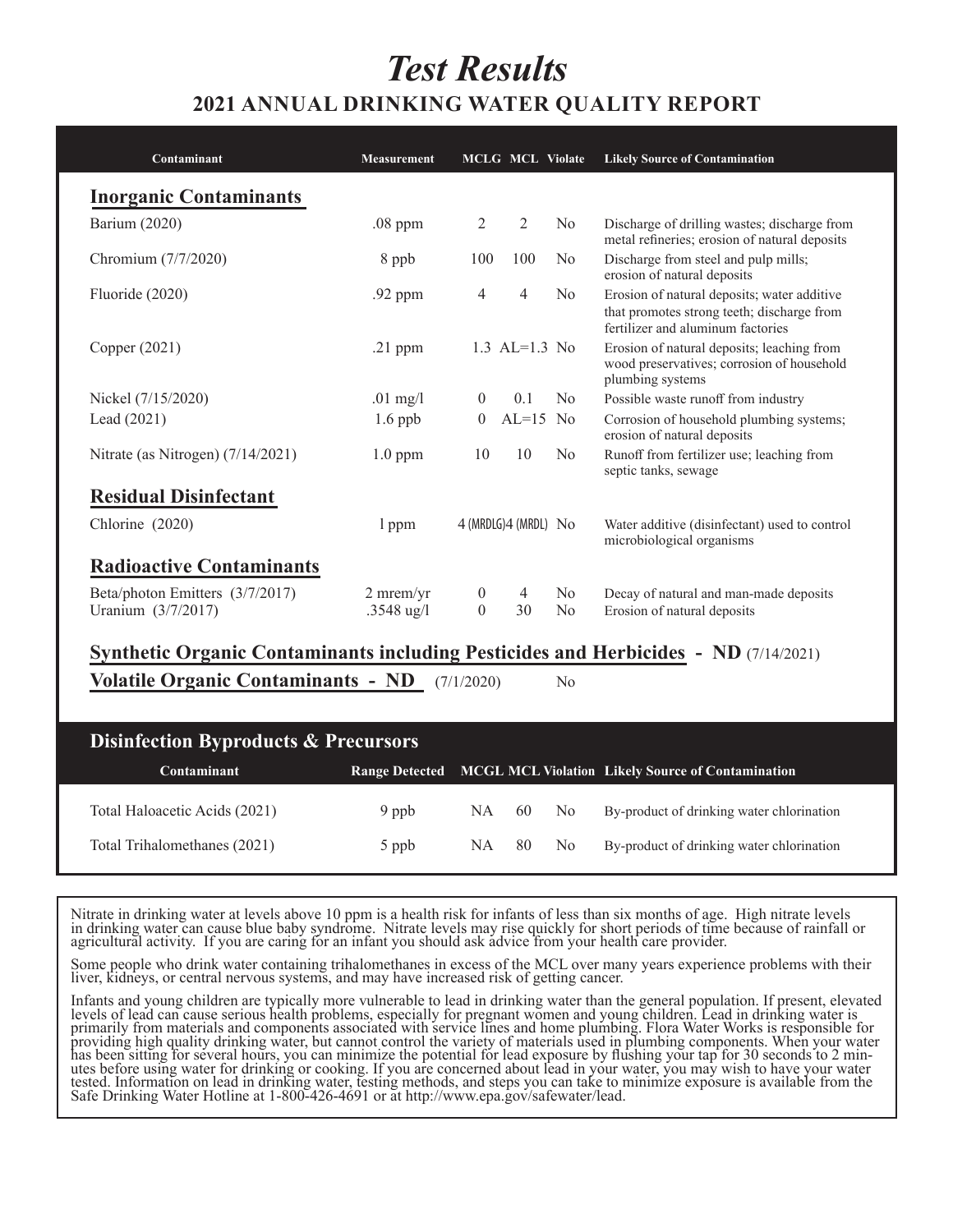As you can see by the table, our system had no violations. We're proud that your drinking water meets or exceeds all Federal and State requirements. We have learned through our monitoring and testing that some constituents that your water IS SAFE at these levels.

All sources of drinking water are subject to potential contamination by substances that are naturally occurring or man made. These substances can be microbes, inorganic or organic chemicals and radioactive substances. All drinking water, including bottled water, may reasonably be expected to contain at least small amounts of some contaminants. The presence of contami-<br>nants does not necessarily indicate that the water poses a health risk. More information about cont effects can be obtained by calling the Environmental Protection Agency's Safe Drinking Water Hotline at 1-800-426-4691.

The sources of drinking water (both tap water and bottled water) include rivers, lakes, streams, ponds, reservoirs, springs and wells. As water travels over the surface of land or through the ground, it dissolves naturally-occurring minerals and, in some cases, radioactive material, and can pick up substances resulting from the presence of animals or from human activity. Contaminants that may be present in source water include:

- **Microbial Contaminants** such as viruses and bacteria, which may come from sewage treatment plants, septic systems, agricultural livestock operations, and wildlife
- **Inorganic Contaminants** such as salts and metals, which can be naturally-occurring or result from urban storm runoff, industrial or domestic wastewater discharges, oil and gas production, mining, or farming
- **Pesticides and Herbicides** which may come from a variety of sources such as agriculture, storm water runoff, and residential uses
- **Organic Chemicals** including synthetic and volatile organic chemicals, which are by-products of industrial processes and petroleum production, and can also come from gas stations, urban stormwater runoff, and septic sys
- **Radioactive Materials** which can be naturally-occurring or be the result of oil and gas production and mining activities

In order to ensure tap water is safe to drink, the EPA prescribes regulations that limit the amount of certain contaminants in water provided by public water systems. Food and Drug Administration (FDA) regulations establish limits for contaminants in bottled water, which must provide the same protection for public health.

#### *MCL's are set at very stringent levels. To understand the possible health effects described for many regulated contaminants, a person would have to drink 2 liters of water every day at the MCL level for a lifetime to have a one-in-a-million chance of having the described health effect.*

- **Beta/photon emitters** certain minerals are radioactive and may emit forms of radiation known as photons and beta radiation.<br>Some people who drink water containing beta and photon emitters in excess of the MCL over many of getting cancer.
- Alpha emitters certain minerals are radioactive and may emit a form of radiation known as alpha radiation. Some people who drink water containing alpha emitters in excess of the MCL over many years may have an increased
- **Barium** some people who drink water containing barium in excess of the MCL over many years could experience an increase in their blood pressure.
- Copper copper is an essential nutrient, but some people who drink water containing copper in excess of the action level over a relatively short amount of time could experience gastrointestinal distress. Some people who level over many years could suffer liver or kidney damage. People with Wilson's Disease should consult their personal doctor.
- **Cadmium** some people who drink water containing cadmium in excess of the MCL over many years could experience kidney damage.
- **Fluoride** some people who drink water containing fluoride in excess of the MCL over many years could get bone disease, including pain and tenderness of the bones. Children may get mottled teeth.
- Lead infants and children who drink water containing lead in excess of the action level could experience delays in their physical or mental development. Children could show slight deficits in attention span and learnin many years could develop kidney problems or high blood pressure.
- **Nitrate** infants below the age of six months who drink water containing nitrate in excess of the MCL could become seriously ill and, if untreated, may die. Symptoms include shortness of breath and blue baby syndrome.

**Nitrates:** As a precaution we always notify physicians and health care providers in this area if there is ever a higher than normal level of nitrates in the water supply.

 **Lead:** Lead in drinking water is rarely the sole cause of lead poisoning, but it can add to a person's total lead exposure. All potential sources of lead in the household should be identified and removed, replaced or reduced.

In our continuing efforts to maintain a safe and dependable water supply it may be necessary to make improvements in your water system. The costs of these improvements may be reflected in the rate structure. Rate adjustments may be necessary in order to address these improvements.

Thank you for allowing us to continue providing your family with clean, quality water this year. In order to maintain a safe and depend-<br>able water supply we sometimes need to make improvements that will benefit all of our reflected as rate structure adjustments. Thank you for understanding.

Some people may be more vulnerable to contaminants in drinking water than the general population. Immuno-compromised persons such as persons with cancer undergoing chemotherapy, persons who have undergone organ transplants, people with HIV/AIDS or other immune system disorders, some elderly, and infants can be particularly at risk from infections. These people should seek advice about drinking water from their health care providers. EPA/CDC guidelines on appropriate means to lessen the risk of infection by cryptospo-<br>ridium and other microbiological contaminants are available from the Safe Drinking Wate

#### Please call our office if you have questions.

According to Nick Hoffman, "We at Flora Water Works work around the clock to provide top quality water to every tap. We ask all our customers help us protect our water sources, which are the heart of our community. Please *our water plant area and notify us in that event. Our way of life and our children's future depend on everyone being aware of their surroundings."*